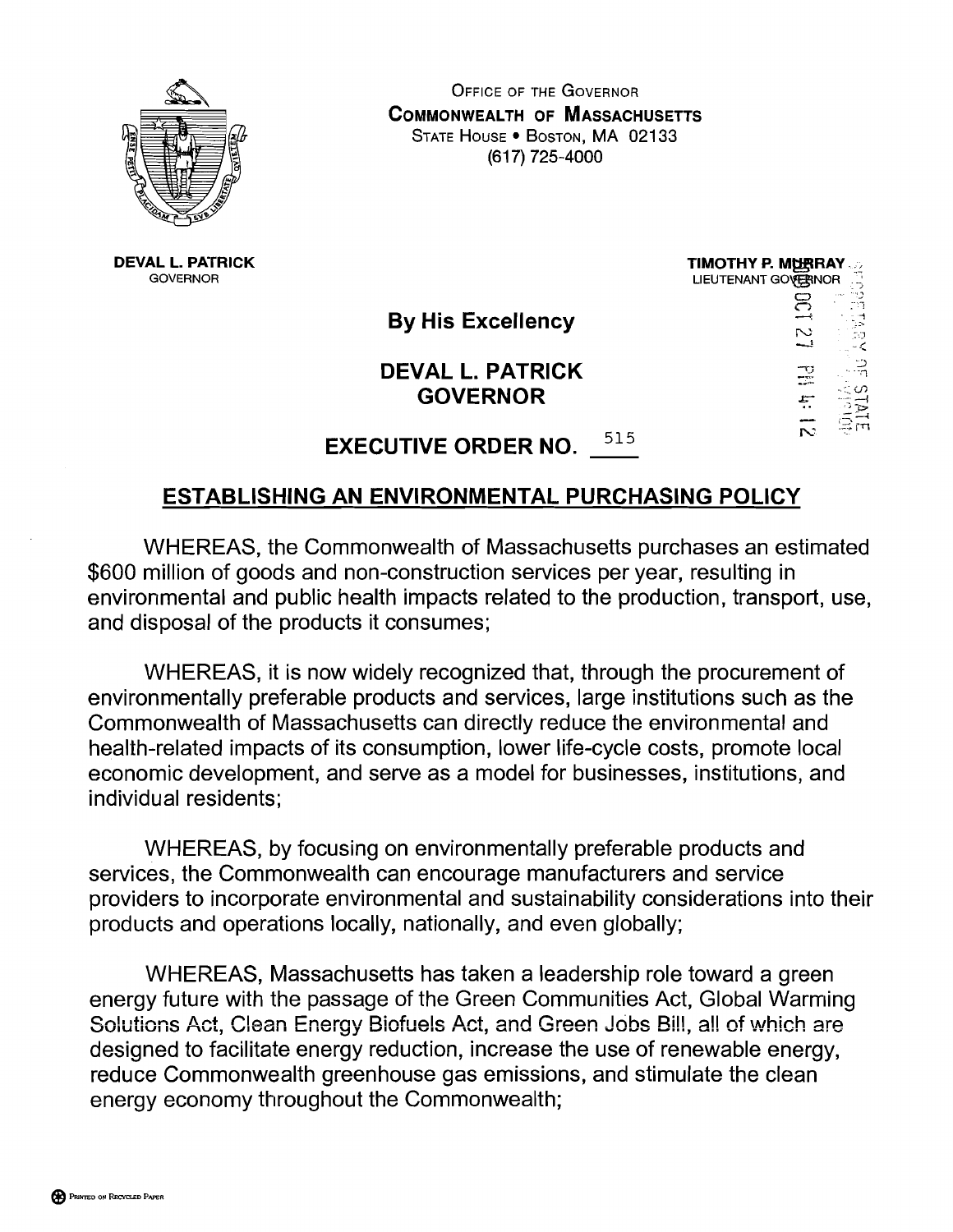WHEREAS, the Commonwealth is an established leader in a wide number of environmental initiatives, including its Leading by Example Program established by Executive Order No. 484, which directs state agencies to reduce the environmental impacts of their operations through aggressive reduction targets for greenhouse gas emission and energy use and through goals for the increased use of renewable power and biofuels;

WHEREAS, the Commonwealth's Operational Services Division and its Environmentally Preferable Products Procurement Program have already made progress in integrating environmental and sustainability considerations into the many statewide contracts used by Commonwealth agencies to procure the majority of products and services, as well as by many other public entities; and,

WHEREAS, the Commonwealth is poised to build upon its current national leadership role by significantly expanding its ability to leverage its purchasing power to reduce the impact its purchases will have on the Commonwealth's natural resources and public health and on current and future generations of Massachusetts residents;

NOW, THEREFORE, I, Deval L. Patrick, Governor of the Commonwealth of Massachusetts, by virtue of the authority vested in me by the Constitution, Part 2, c. 2, § I, Art. I, do hereby order as follows:

#### **Section 1: Applicability**

This Executive Order shall apply to all state agencies in the Executive Department. As used in this Order, "state agencies" (or "agencies") shall include all executive offices, boards, commissions, agencies, departments, divisions, councils, bureaus, and offices, now existing and hereafter established.

#### **Section 2: Declaration of Policy**

As part of the Commonwealth's overall goals of conserving natural resources, reducing waste, protecting public health and the environment, and promoting the use of clean technologies, recycled materials, and less toxic products, it shall be the policy of the Executive Department of the Commonwealth of Massachusetts and its agencies to reduce their impact on the environment and enhance public health by procuring Environmentally Preferable Products and services (EPPs) whenever such products and services are readily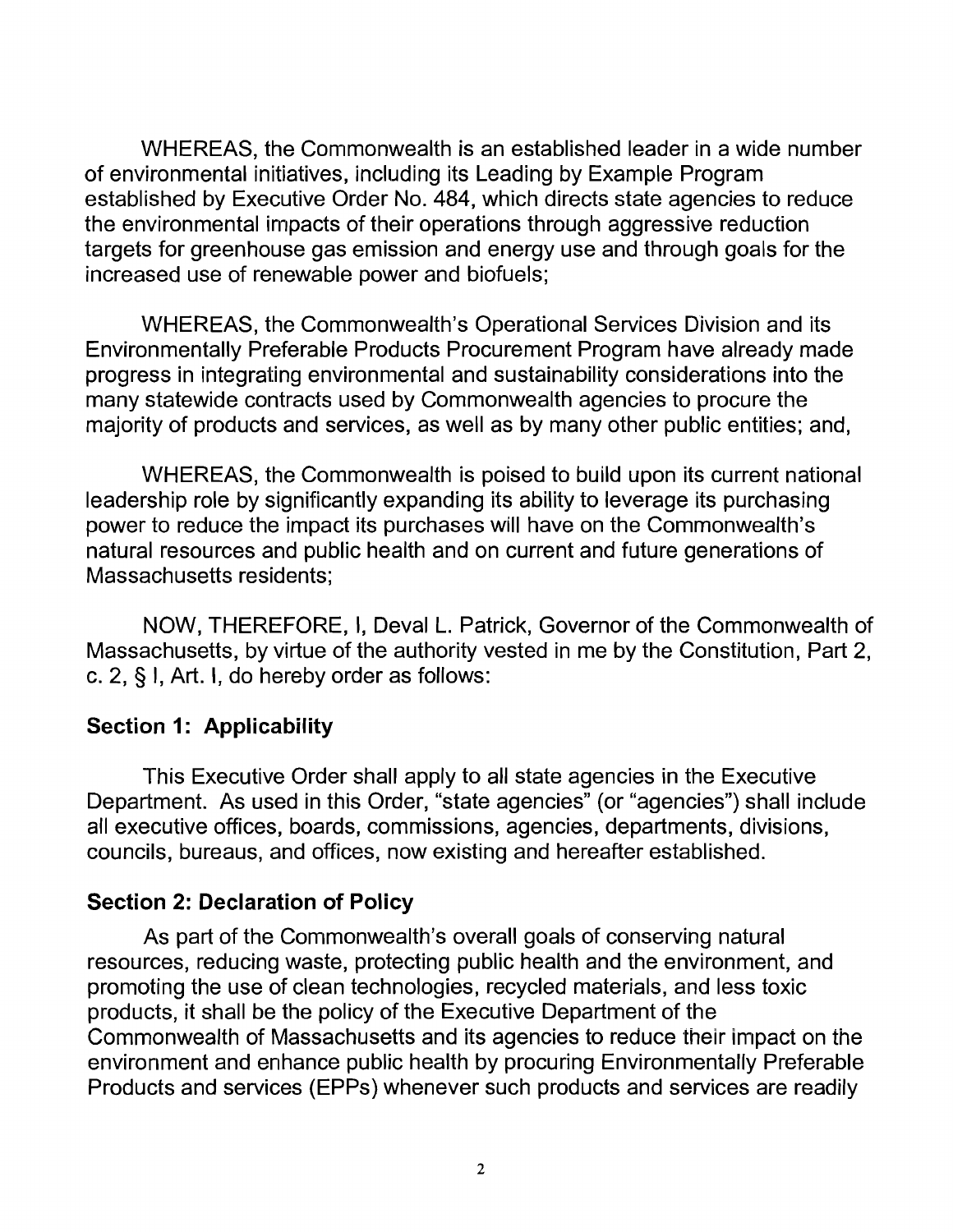available, perform to satisfactory standards, and represent best value, consistent with 801 CMR 21.00.

Environmentally Preferable Products shall include, but not be limited to products and services that: contain recycled materials; conserve energy or water; minimize waste; are less toxic and hazardous; reduce the generation, release, or disposal of toxic substances; protect open space; and/or otherwise lessen the impact of such products or services on public health and the environment.

When purchasing goods and services, agencies shall consider the total cost of ownership, including all costs associated with the production, purchase, transportation, use, operation, and disposal of such products or services. Agencies shall also take into account any significant environmental and health impacts resulting from their purchasing decisions and incorporate those impacts into their best value considerations. Agencies shall also strive to incorporate the directives in this Order into all applicable grant and funding programs.

#### **Section 3: Program Coordination, Implementation, and Oversight**

The Secretary of the Executive Office for Administration and Finance (ANF) or designee, shall work in collaboration with the Secretary of the Executive Office of Energy and Environmental Affairs (EEA) or designee, to ensure that products and services purchased by state agencies meet the standards and mandates of this directive. The Operational Services Division (OSD), through its Environmentally Preferable Products Procurement Program (the EPP Program), shall provide overall program management, oversee efforts to institute minimum standards for the procurement of EPPs, and establish environmental procurement goals where appropriate. Within this role, the EPP Program shall, in collaboration with EEA's Leading by Example Program (LBE Program), work to develop an increasing number of statewide contracts for EPPs, issue agency guidance, monitor compliance, promote the benefits and increased use of EPPs, cooperate on a national level to expand EPP opportunities, and identify appropriate staff resources necessary to meet the needs of this Executive Order.

The EPP Program shall consult with state and federal agencies, colleges and universities, municipalities, and non-governmental and private institutions to solicit feedback and advice on products, contracts, vendor outreach, and other relevant issues related to the EPP Program. The EPP Program shali, when appropriate, utilize independent, third party standards and certifications, including but not limited to Green Seal, EcoLogo, ENERGY STAR, (U.S. Department of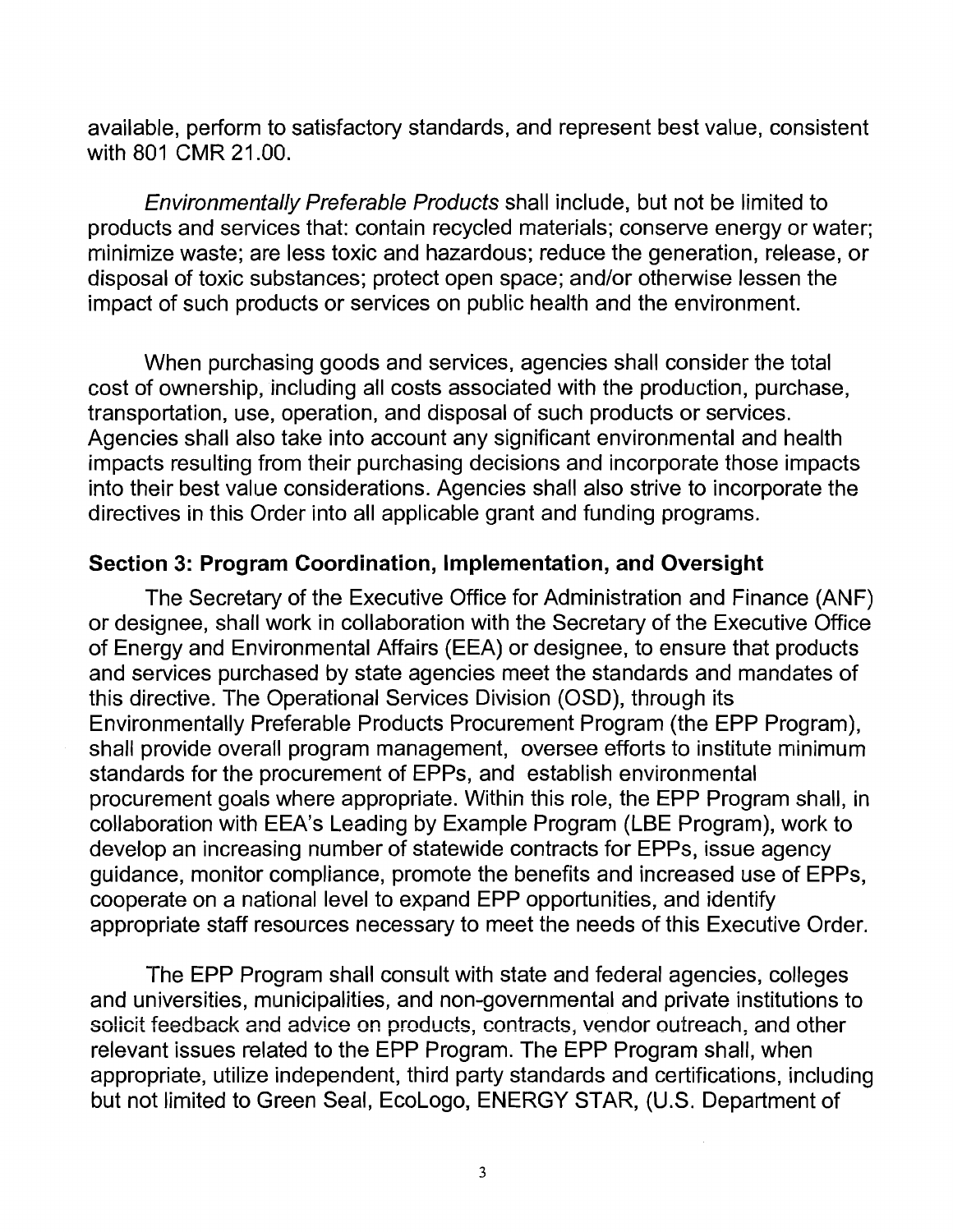Agriculture's) BioPreferred<sup>SM</sup>, Leadership in Energy and Environmental Design (LEED), GREENGUARD, Forest Stewardship Council (FSC) and others, to verify the environmental claims of products or services.

Each Secretary and Agency head shall designate and identify to the EPP Program an individual charged with the management and coordination of this program. Such individual may be the LBE Coordinator and/or other personnel deemed necessary to support the implementation and enforcement of the program. It is the intention of this Executive Order that the principles underlying the Environmental Purchasing Policy be incorporated into general procurement practices throughout the Commonwealth.

#### **Section 4: Environmental Purchasing Advisory Committee**

The Secretary of ANF in consultation with the Secretary of EEA shall appoint an Environmental Purchasing Advisory Committee (the Committee) for the purpose of serving in an advisory capacity to provide guidance and information to the Commonwealth on EPP markets and industry trends, review new product information, define terms, and, in general, to assist ANF and EEA in the implementation of this Executive Order. The Committee shall be chaired by the EPP Program Director and shall not exceed fifteen members. The Committee may include a representative from the LBE Program, the Department of Environmental Protection, and other appropriate agencies, as well as local manufacturers, non-profit organizations that are knowledgeable about sustainable purchasing and EPP initiatives, and individuals from private institutions and businesses with related expertise. Committee members shall serve without compensation and at the pleasure of the Secretary of ANF for twoyear terms, up to a maximum of three full terms.

The Committee shall have the authority to designate issue-specific Task Forces to examine specific areas of environmental procurement and provide targeted technical assistance and guidance to agencies as needed. One such Task Force shall be a Toxic Reduction Task Force to be overseen by EEA's Office of Technical Assistance (OTA) in coordinalion with OSD. OSD shall 1) provide the Toxic Reduction Task Force with relevant information on what chemicals and products are procured, and the amounts used and by whom, in the Commonwealth, and 2) will work with OTA and other stakeholders to implement the Task Force recommendations. Within 90 days of this Order, OTA shall consult with OSD in establishing said Task Force, which shall meet periodically, but not less than two times per year, to provide guidance on and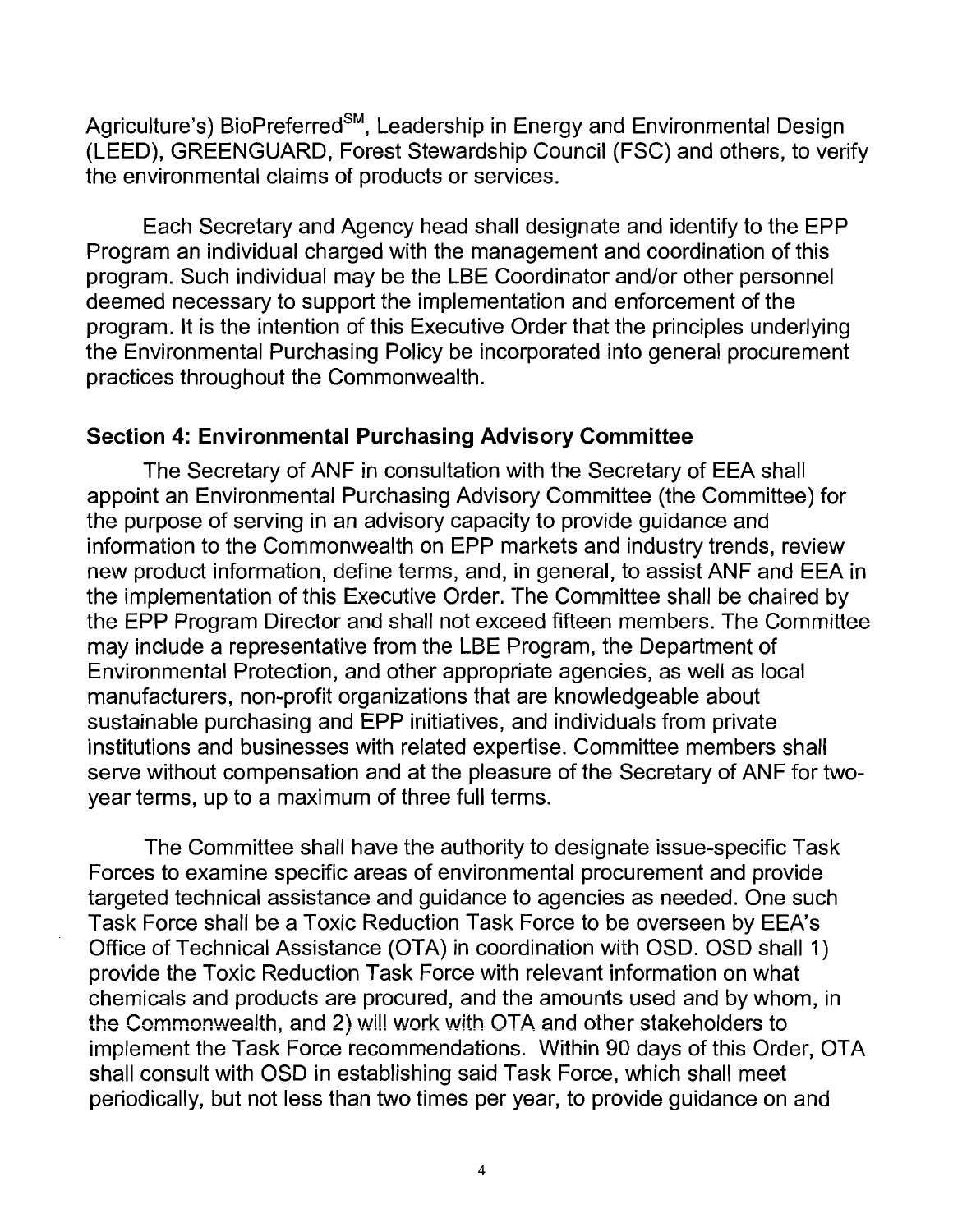assist agencies with identifying and eliminating purchases of products that contain toxic chemicals. Task Force members shall include, but not be limited to OSD, Department of Environmental Protection, Department of Public Health, Division of Occupational Safety, and the Toxics Use Reduction Institute, and each shall appoint representatives to the Task Force within 30 days of their notification by OTA. The Task Force shall periodically consult with the Advisory Committee and any other appropriate non-governmental stakeholders, federal agencies, the Department of Elementary and Secondary Education, Executive Office of Health and Human Services (EOHHS), Division of Capital Asset Management, the Massachusetts Department of Transportation (MassDOT), and higher education research centers to identify opportunities for the integration of less toxic products into public schools, healthcare facilities, construction projects, and throughout state and local government. Members of other Task Forces shall be appointed by the Chair of the Committee in consultation with the members of the Committee.

By February 1<sup>st</sup> of each year, OTA shall report to the Advisory Committee on the progress made by the Task Force in the prior fiscal year toward meeting the goals set forth in this Executive Order.

#### **Section 5: EPP Program**

The EPP Program shall:

- Establish minimum environmental standards for products and services procured by agencies wherever feasible and practicable;
- Provide guidance to agencies on how to ensure that their procurements are in compliance with these standards and encourage agencies to establish annual EPP procurement goals;
- Include EPPs in statewide contracts and limit contract awards to EPPs exclusively, consistent with 801 CMR 21.00 and EPP procurement goals and standards;
- Facilitate the purchase, demonstration and use of new and innovative EPPs, technologies and services;
- Encourage state contractors to incorporate EPPs and sustainable practices in their operations;
- Consider an EPP Certification program for agency and other public purchasers and/or work with partners within and outside the state to develop such a Certification on a national level; and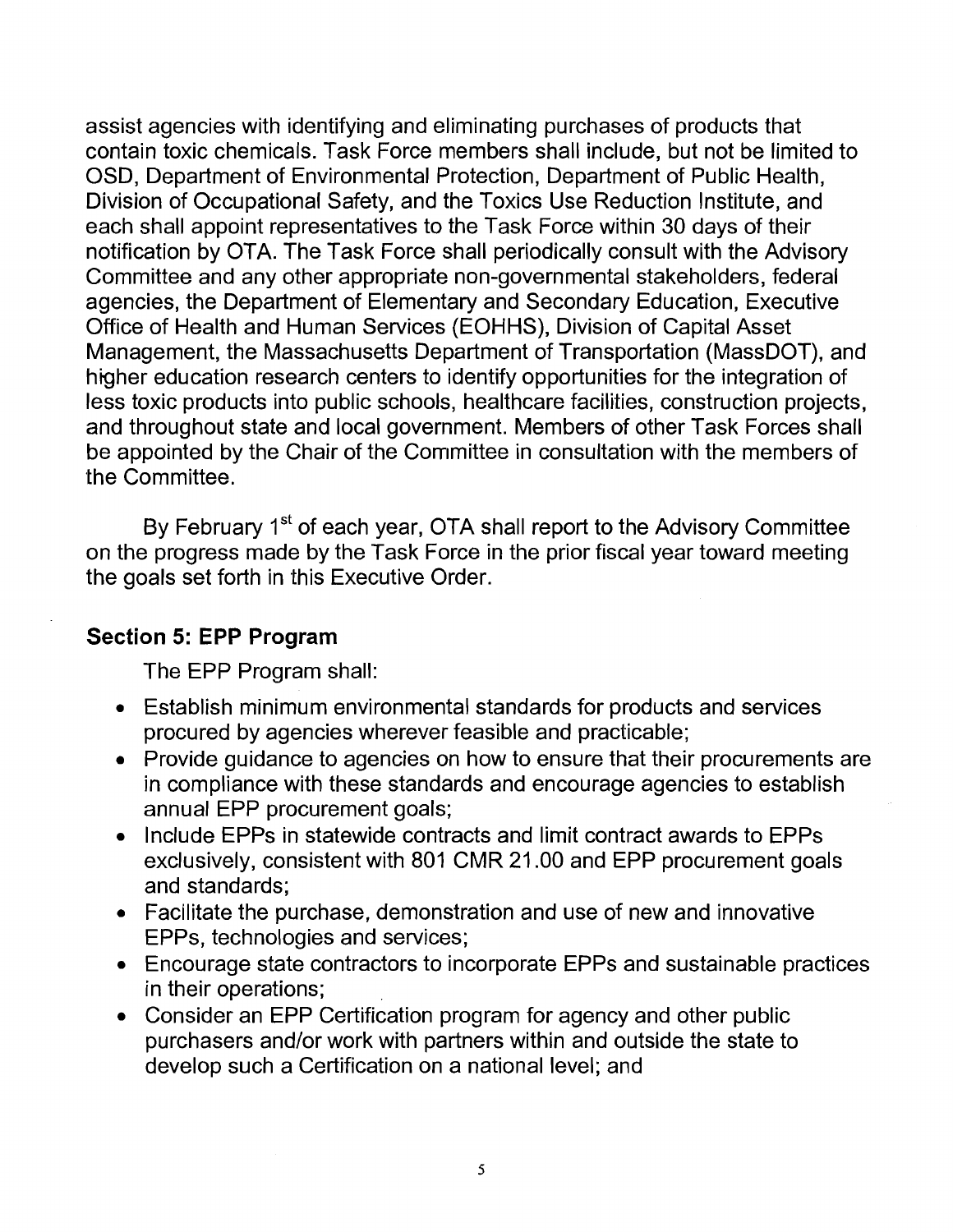• Support development of appropriate training and outreach on procuring EPPs and identification of their fiscal, environmental, and health benefits.

By March 1<sup>st</sup> of each year, the EPP Program shall report to ANF and EEA on the progress made in the prior fiscal year toward meeting the goals set forth in this Executive Order as well as provide available data on actual EPP purchases and their associated environmental, health, and fiscal benefits, wherever possible.

All OSD and agency staff shall cooperate with the EPP Program in these efforts and incorporate environmental goals into the performance measurements of procurement officers and other appropriate staff. Furthermore, the State Purchasing Agent shall direct OSD's Quality Assurance, Outreach and Training Program to periodically monitor compliance with this Executive Order as part of their regular reviews of state agency procurements and include EPP contract information in all appropriate training sessions.

In addition, in order to strengthen the impact of this Executive Order, inform municipal and public school officials, and reduce the impact of local government procurements on the environment and public health, the EPP Program shall work to develop and conduct outreach programs for municipalities and, in collaboration with the Department of Elementary and Secondary Education, public elementary and secondary schools. In addition, independent authorities are encouraged to adopt the EPP policies and programs consistent with this Executive Order.

#### **Section 6: Agency Responsibilities**

Where agencies have the responsibility and opportunity to conduct procurements and to purchase products and services either through statewide contracts or department procurements and contracts, including consultants, service providers, and/or lease agreements, they shall incorporate EPPs into those activities to the greatest extent feasible.

Additionally, agencies shall:

- Work with their contractors and agency personnel to provide all necessary and appropriate support to the EPP Program in an effort to ensure that annual fiscal year purchasing data is reported to OSD within 90 days of the close of each fiscal year, or by September 30;
- Examine the benefits of establishing annual EPP procurement goals and consult with the EPP and LBE programs to target appropriate procurement areas;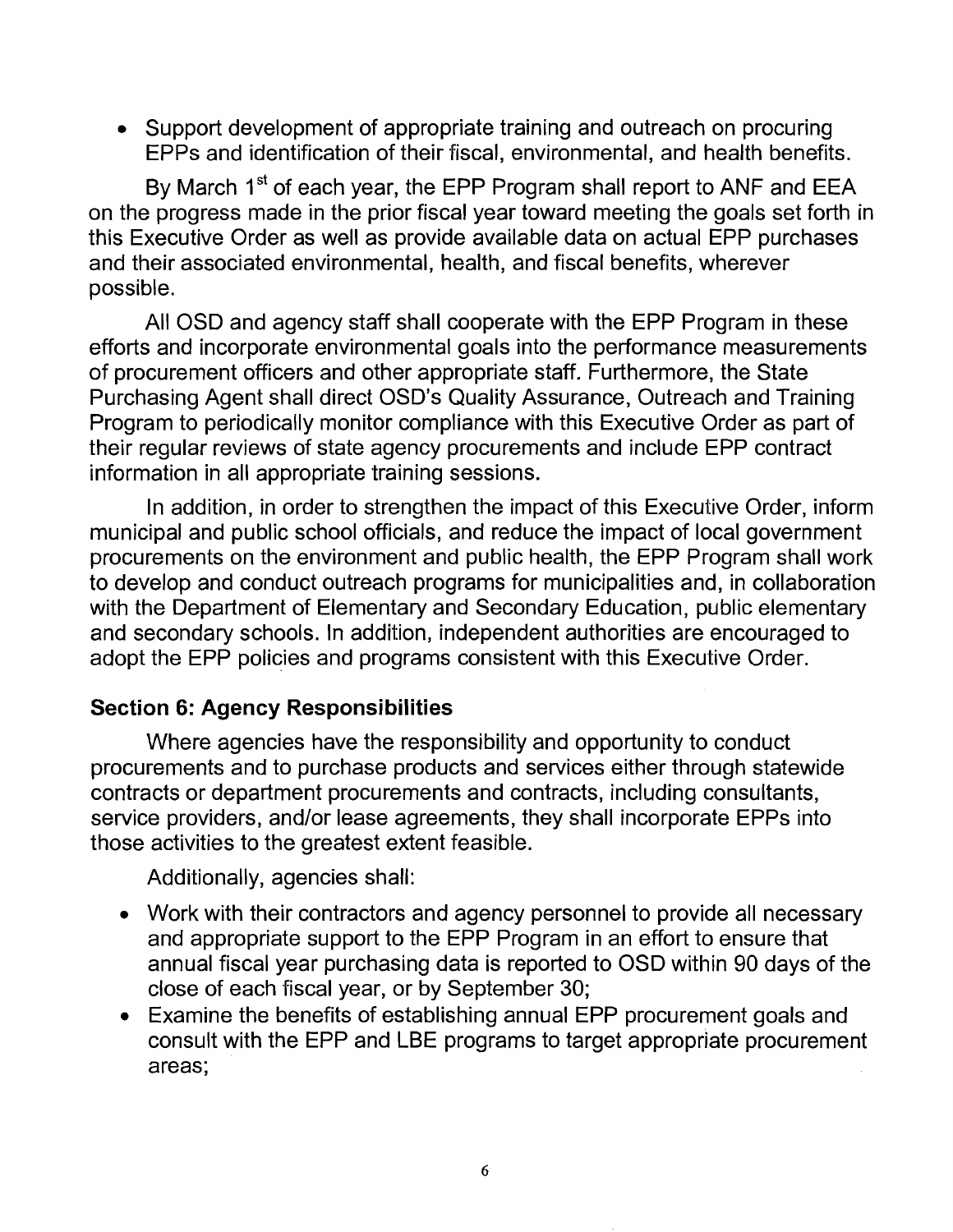- Ensure that Leading by Example Program Coordinators, or other designated staff, act as liaisons with the EPP Program for issues related to EPP program implementation;
- Support and encourage key agency staff participation in EPP procurement training, such as the annual EPP Vendor Fair and Conference; and
- Work to incorporate the use of EPPs in health and human service contracts, construction, renovation and maintenance contracts, food service contracts, disposal contracts, lease agreements, grant programs, and other contracts overseen by agencies.

### **Section 7: Environmental Procurement Initiatives**

## **A. Enerqv Efficient Products**

When procuring products that consume energy, all statewide contracts and agency procurements shall follow the directives set forth in Executive Order No. 484 and take into account, in the procurement's specifications, the lifetime energy costs necessary to operate energy consuming products and equipment. The EPP Program shall establish minimum energy performance standards, taking into account initial and operating costs, and agencies shall adhere to said standards. At a minimum, unless otherwise set forth in the minimum energy performance standards, agencies shall:

- Procure only ENERGY STAR rated office equipment, appliances, HVAC equipment, and other ENERGY STAR rated products unless such products can be demonstrated to be cost prohibitive over their life;
- Ensure that all ENERGY STAR equipment has the power saving mode enabled at the time of installation and that all staff are aware of these functions and their benefits;
- Purchase only energy efficient light bulbs, such as, but not limited to, compact fluorescent lamps (CFLs) or light emitting diodes (LEDs) unless the purchase of a standard bulb, such as an incandescent, is necessary for a specific purpose or function that can only be served by said bulb;
- Procure the most efficient and cost-effective linear lights possible that will meet agency needs and, wherever possible, replace older lamp ballasts with newer more efficient electronic ballasts;
- Ensure that all new street lights utilize the most efficient light sources possible and that all traffic lights installed or replaced by Commonwealth agencies utilize only LEDs or similarly efficient technology; and
- Support the procurement of other energy efficient products wherever possible, including but not limited to high efficiency motors, tankless water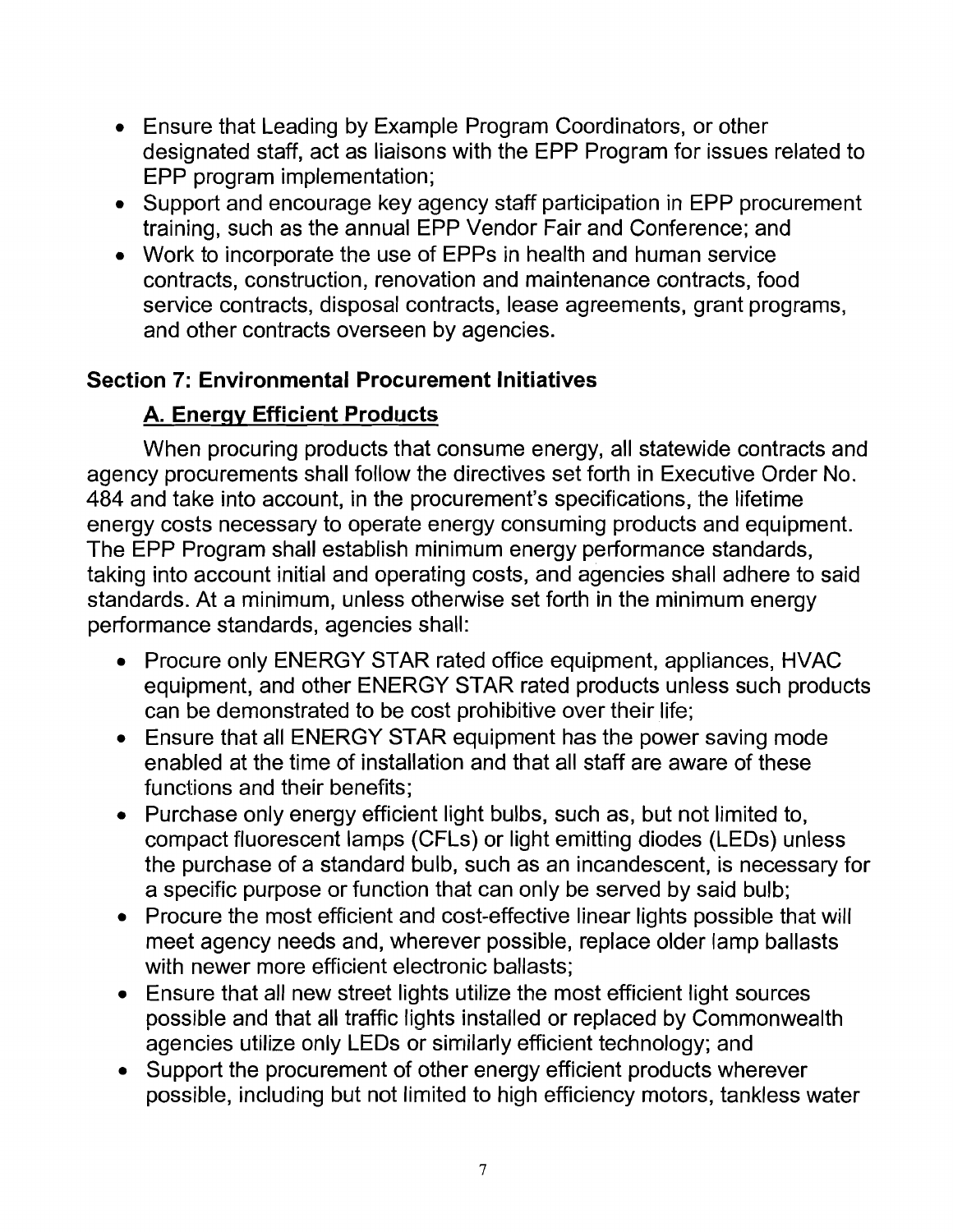heaters, programmable thermostats, heating, ventilation and air conditioning units/systems, and food service equipment.

## **B. Toxics Reduction**

The EPP Program and agencies shall, wherever feasible, eliminate products procured by the Commonwealth that contain toxic chemicals in concentrations that pose a significant threat to the environment and/or public health. When less toxic or non-toxic alternatives are readily available, meet agency performance requirements, and are cost competitive, the EPP Program shall move promptly to make these alternatives available through Statewide Contracts. Agencies shall purchase only these less toxic or non-toxic alternatives unless it can be demonstrated that such alternatives do not meet the essential needs of the agency.

Through both statewide and/or departmental contracts, agencies shall:

- Purchase and use only those cleaning products, including floor finishes, that meet the environmental specifications established by the EPP Program;
- Within one year of the date of this Executive Order, require cleaning service contractors to utilize cleaning products that meet the same or better EPP standards;
- Require pest control firms or licensed Commonwealth staff to employ an integrated pest management (IPM) approach in Commonwealth facilities;
- Ensure adherence to the Massachusetts Mercury Management Bill, prohibiting the purchase of any product containing mercury when nonmercury alternatives exist (not applicable to fluorescent lights);
- Procure products that contain no or low amounts of Volatile Organic Compounds (VOC) wherever feasible, including but not limited to office equipment, furniture, flooring, paint, and construction materials; and
- Purchase computers, monitors, laptops, and other relevant equipment that have achieved a minimum silver rating from the Electronic Products Environmental Assessment Tool (EPEAT).

Additionally, the EPP Program shall work with agencies to develop best management practices and specifications with the intent of increasing the procurement of:

- Less toxic water treatment chemicals and processes;
- Paper products processed without elemental chlorine;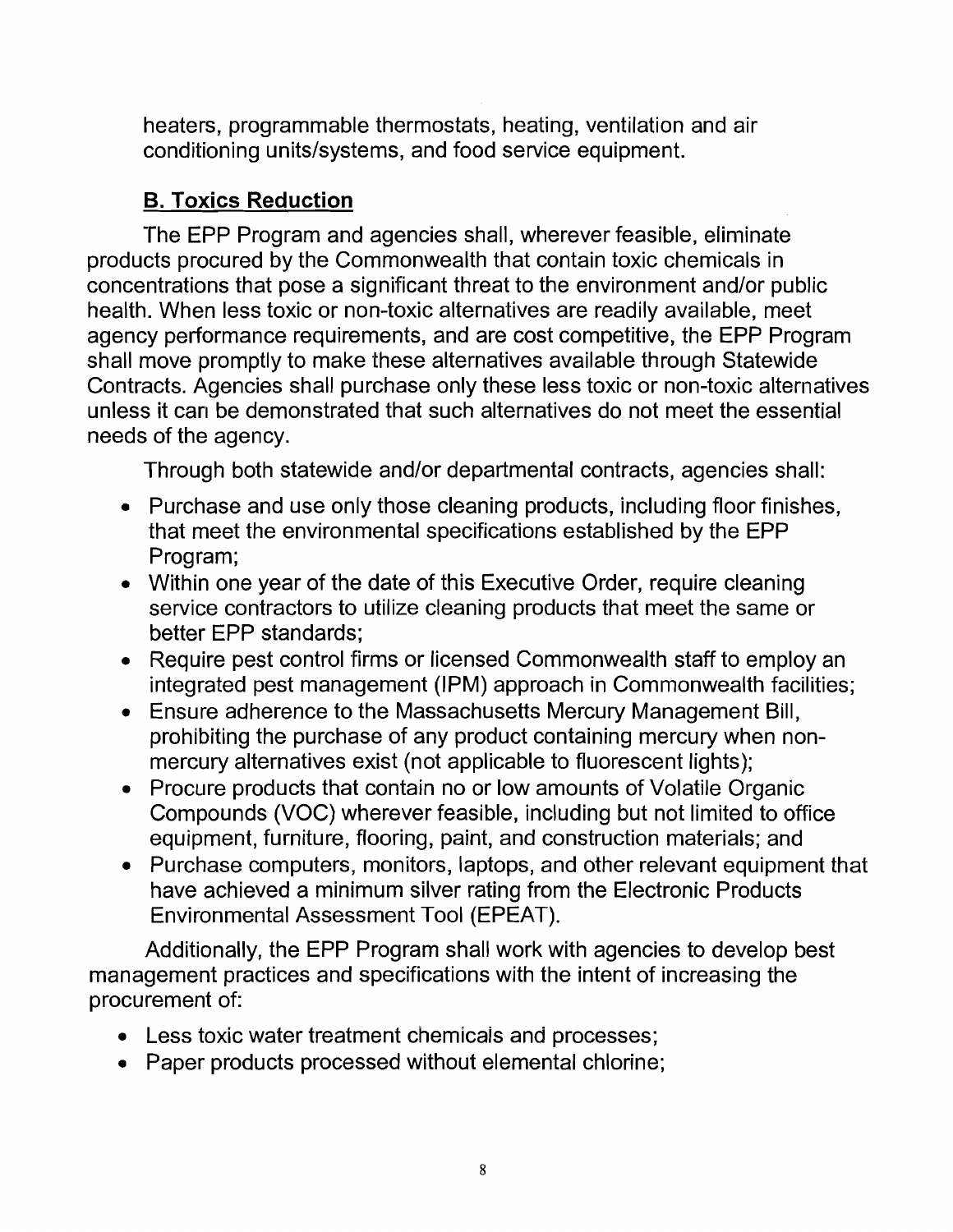- Organic and/or less toxic fertilizers, pesticides, and other landscaping products;
- Vehicle tires with lead-free wheel weights;
- Packaging in conformance with the specifications developed by the Coalition of Northeastern Governors designed to reduce heavy metals and toxics;
- Furnishings, clothing, and other products that meet required flammability standards without the use of toxic flame retardants known as PBDEs; and
- Other products identified by a Task Force established by the Oversight Committee pursuant to Section 4 of this Order.

# **C. Recycled Content and Waste Minimization**

The EPP Program shall develop and expand minimum recycled content and remanufactured'standards for all appropriate products and materials. The EPP Program shall utilize, wherever applicable, the minimum standards established by the U.S. Environmental Protection Agency's Comprehensive Procurement Guidelines (CPG) or develop standards that the EPP Program deems appropriate. Additionally, the EPP Program shall consider the ultimate disposal of products and their packaging when developing contract specifications and making contract awards. Agencies shall procure products that comply with all recycled content and waste reduction standards established by the EPP Program.

The EPP Program shall ensure that the following product categories contain minimum recycled content standards and are included on statewide contracts:

- office paper, printed materials, office supplies, packaging, and storage boxes;
- office panels and interior and exterior furniture and equipment;
- janitorial paper products and trash liners;
- transportation products such as antifreeze, motor oil, retread tires, and traffic control devices;
- $\bullet$  carpeting and flooring;
- compost and mulch; and
- plastic containers such as recycling containers and compost bins.

The EPP Program shall also work to develop standards and contracts for additional recycled content products identified by the CPG, as well as water and waste minimizing products such as double-sided copiers and printers, waterless and low-flow plumbing devices, and composting toilets. Additionally, the EPP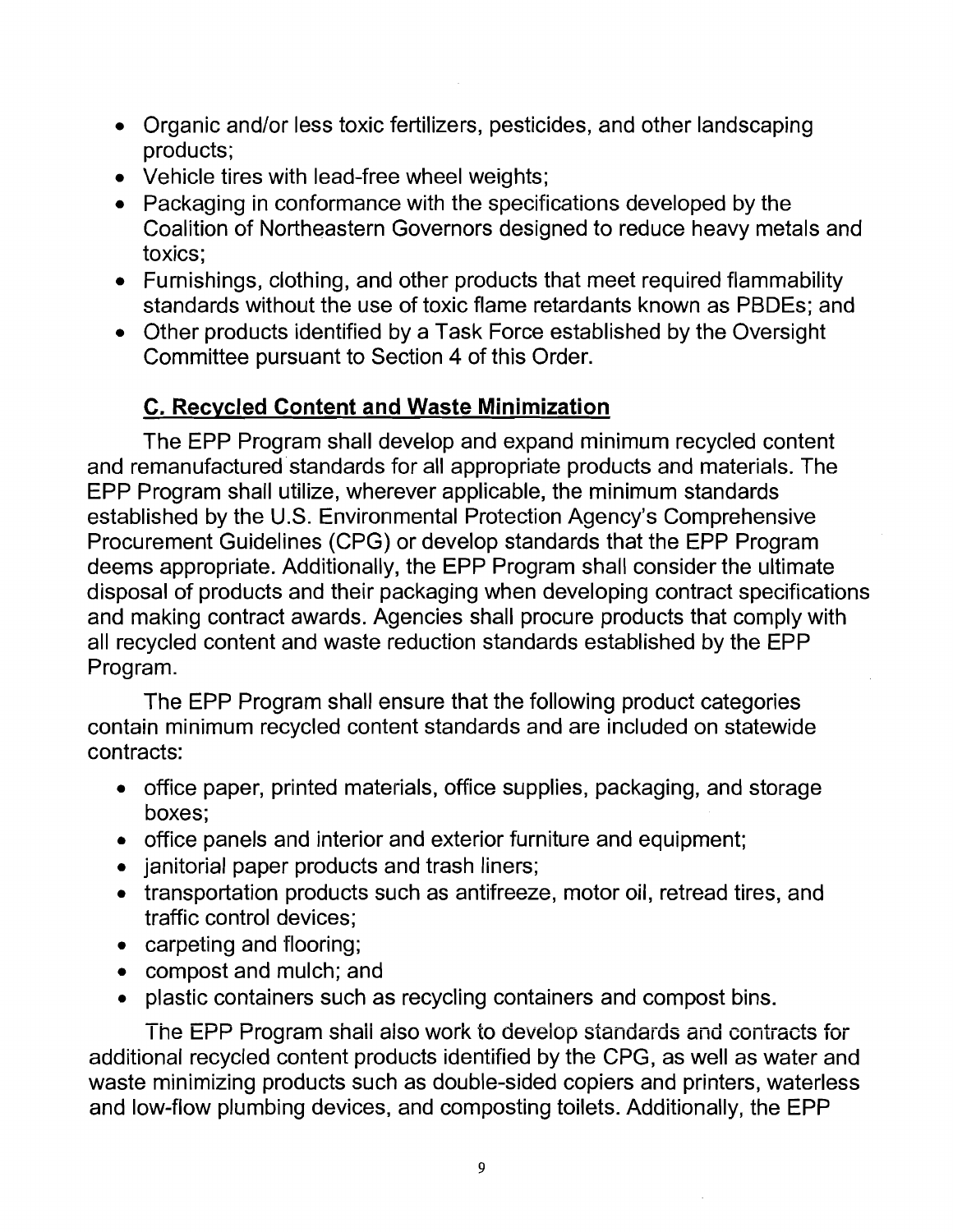Program shall encourage vendor responsibility for the reuse or recycling of packaging and/or products at the end of their useful life.

In addition, agencies shall ensure that they integrate increased recycling practices in the disposal of their own waste materials, including but not limited to paper, glass, cans, plastic bottles, containers, and electronic equipment. This effort shall include the positioning of recycling bins in their offices and the contracting for recycling services to pick up and recycle these materials.

### **D. Sustainable Materials**

In developing standards and specifications for environmentally preferable products, 'the EPP Program shall encourage and prioritize the procurement of goods that are grown, manufactured, transported, and handled in a sustainable manner using, to the greatest extent feasible, a life-cycle analysis of materials and other inputs into the production of the final product. Such goods shall include, but not be limited to:

- Lumber and building materials;
- Organic and locally grown foods;
- Compostable food service products; and
- Bio-based products such as lubricants, food-service ware, fuels, plastics and coatings.

## **Section 8: Business Development and Guidance**

A goal of this Executive Order shall be to support businesses in Massachusetts that offer and/or seek to offer environmentally preferable products and services, as well as to encourage the business community to adopt broader sustainable practices that reduce environmental impacts. To this end, the EPP Program shall collaborate with relevant agencies to promote EPPs and sustainable business solutions to companies already in Massachusetts as well as those looking to relocate to the Commonwealth. Such efforts may include guidance on how sustainable practices and environmental purchasing can result in a competitive edge when bidding on statewide contracts, and how the use of EPPs can reduce environmental impacts while minimizing operating costs.

# **Section 9: Effective Date**

This Executive Order shall take effect immediately and shall continue in effect until amended, superseded, or revoked by subsequent Executive Order.